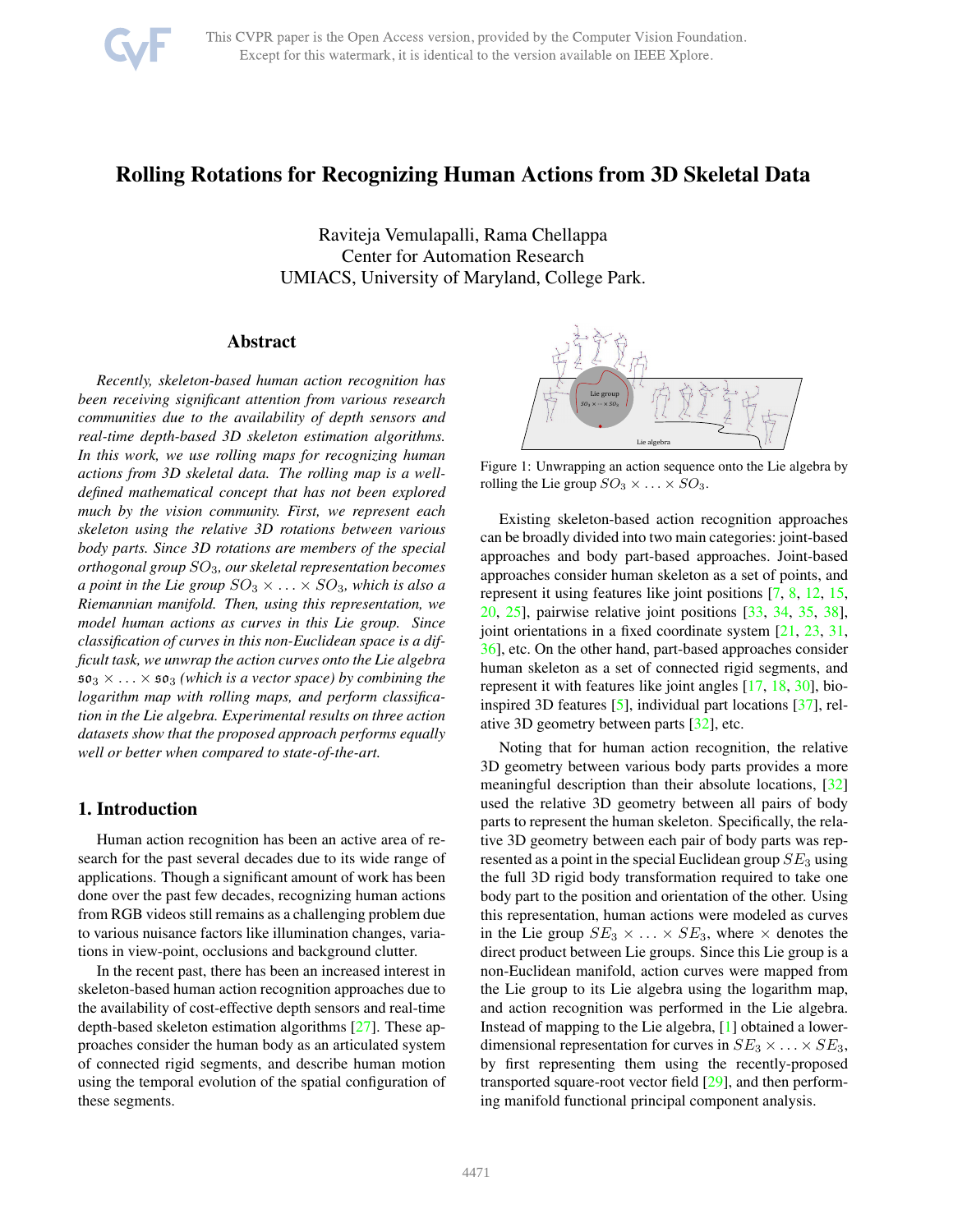<span id="page-1-2"></span>Since the scale/size of the skeleton varies from subject to subject, it is very important to normalize the skeletal data. In [\[32\]](#page-8-20), the authors chose one of the skeletons from the training set as reference and normalized all the other skeletons (without changing the joint angles) such that their body part lengths are equal to the corresponding part lengths in the reference skeleton. Interestingly, while the translations between various body parts change with this normalization, the 3D rotations do not change. Hence, instead of explicitly normalizing the skeletal data to handle scale variations, in this work, we obtain a scale-invariant skeletal representation by using only the rotations to describe the relative 3D geometry between body parts. Apart from making the skeletal representation scale-invariant, using only the rotations also reduces the feature dimensionality by half (compared to [\[32\]](#page-8-20)) thereby speeding up the action recognition pipeline. As shown later in the experiments section, this rotation-based representation performs equally well when compared to the full rigid body transformation-based repre-sentation of [\[32\]](#page-8-20).

Since 3D rotations are members of the special orthogonal group  $SO_3$ , our representation becomes a point in the Lie group  $SO_3 \times \ldots \times SO_3$ , which is also a Riemannian manifold. A similar  $SO_3$ -based representation was also used in [\[21,](#page-8-11) [31\]](#page-8-13) to represent human skeletons. However, while [\[21,](#page-8-11) [31\]](#page-8-13) used only the joint orientations, our skeletal representation includes the 3D rotations between all pairs of body parts. The special orthogonal group was also used earlier for video-based action recognition in  $[14]$ , where a video sequence was considered as a 3D tensor and the orthogonal matrices obtained by using high-order singular value decomposition were considered as points in SO(3).

Classification of curves in the Lie group  $SO_3 \times \ldots \times SO_3$ is a non-trivial task due to the non-Euclidean nature of the underlying space. Similar to [\[32\]](#page-8-20), we can overcome this difficulty by mapping the action curves from the Lie group  $SO_3 \times \ldots \times SO_3$  to its Lie algebra  $\mathfrak{so}_3 \times \ldots \times \mathfrak{so}_3$ , which is the tangent space at the identity element, using the logarithm map.  $\frac{1}{1}$  $\frac{1}{1}$  $\frac{1}{1}$  But, flattening the Lie group using the logarithm map at a single point  $P$  introduces distortions due to which curves that are nearby in the Lie group can move away from each other in the Lie algebra (especially when they are not close to the point  $P$ ). Figure [2](#page-1-1) (left) illustrates this pictorially using the example of a sphere. Here, the longitudinal curves moves away from each other when mapped to the tangent space at  $P$  using the logarithm map. Note that though we use a sphere for illustration in Figure [2,](#page-1-1) the manifold of interest here is  $SO_3 \times \ldots \times SO_3$ .

To reduce the distortions introduced by flattening the Lie group using the logarithm map at a single point, we combine the logarithm map with rolling maps  $[9, 11, 24]$  $[9, 11, 24]$  $[9, 11, 24]$  $[9, 11, 24]$  in this work.

<span id="page-1-1"></span>

Figure 2: Left: Logarithm map at point P, Right: Unwrapping (via the logarithm map) while rolling along the nominal curve.

Rolling maps can be used to flatten the Lie group  $SO_3 \times$  $\ldots \times SO_3$  by unwrapping the action curves onto its Lie algebra using the logarithm map while rolling. Figure [2](#page-1-1) (right) illustrates the effect of unwrapping (via the logarithm map) while rolling using the example of a sphere. When rolled along the middle longitudinal curve, referred to as the nominal curve in the figure, the other curves that are close to the nominal curve on the sphere remain close to it even after unwrapping onto the tangent space at P.

Though rolling map is a mathematically well-defined concept, it has not been explored much by the computer vision community. Recently, Caseiro *et al*. [\[4\]](#page-8-26) introduced the rolling map to the vision community by using it for classification of manifold features. In [\[4\]](#page-8-26), the Grassmann manifold was first rolled as a rigid body over the tangent space at identity, and the data samples were unwrapped onto this tangent space. Then, classification was performed in this tangent space. Rolling maps have also been used for interpolation on  $SO_3$  [\[10,](#page-8-27) [26\]](#page-8-28) and Grassmann manifold [\[3\]](#page-8-29).

In this work, we first compute a nominal curve for each action category in  $SO_3 \times \ldots \times SO_3$ , and warp all the action curves to these nominal curves using dynamic time warping (DTW). This helps us to handle the rate variations. Then, we roll  $SO_3 \times \ldots \times SO_3$  (by rolling each  $SO_3$  individually) over its Lie algebra  $\mathfrak{so}_3 \times \ldots \times \mathfrak{so}_3$  along the nominal curves, and unwrap all the action curves (via the logarithm map) onto the Lie algebra while rolling. The main advantage of unwrapping while rolling is that the distances between the action curves and the nominal curves are preserved while mapping the curves from the Lie group to the Lie algebra. Finally, we perform classification in the Lie algebra using a support vector machine (SVM). Our experimental results show that flattening by unwrapping while rolling improves the recognition performance when compared to flattening by using the logarithm map at a single point.

In most of the prior works that used rolling maps, the rolling curve was chosen as a geodesic curve [\[4,](#page-8-26) [10,](#page-8-27) [26\]](#page-8-28). But, in this work, we are interested in rolling  $SO_3$  along the nominal action curves, which are usually non-geodesic. While [\[4,](#page-8-26) [10,](#page-8-27) [11,](#page-8-24) [26\]](#page-8-28) provide closed form expressions for the rolling map when the rolling curve is a geodesic, they do not explain how to compute the rolling map in closed form when the rolling curve is non-geodesic. In this work, we show how to obtain a piecewise smooth rolling map for a given (discrete) non-geodesic rolling curve in  $SO_3$ .

<span id="page-1-0"></span><sup>&</sup>lt;sup>1</sup> Instead of identity element and Lie algebra, one can use Karcher mean of training data and the tangent space at the Karcher mean.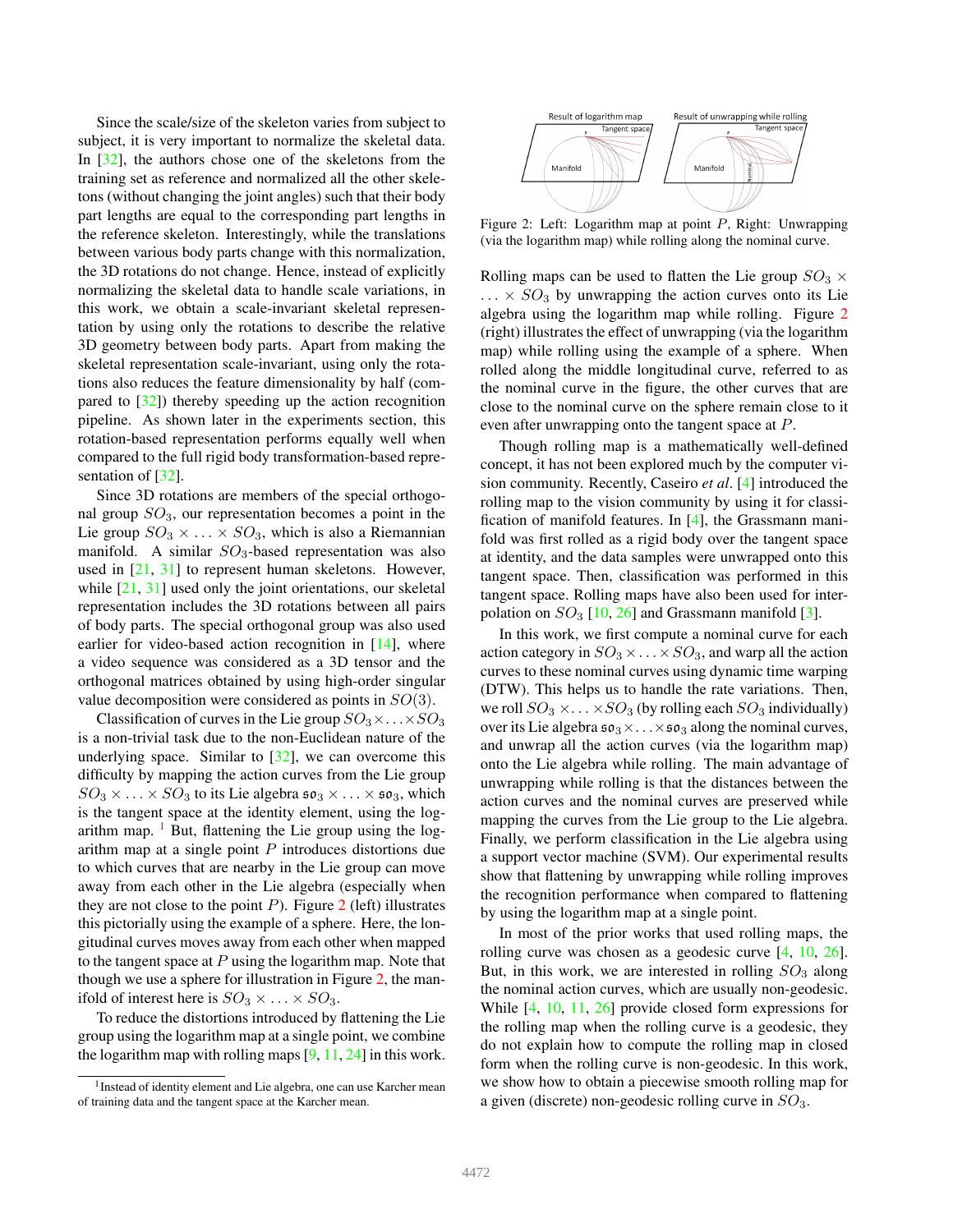#### <span id="page-2-1"></span>Contributions:

- We combine the logarithm and rolling maps to flatten the special orthogonal group  $SO_3$  for performing human action recognition from 3D skeletal data. The rolling map is a mathematically well-defined concept that has not been explored much by the vision community. To the best of our knowledge, it was never used in the context of human action recognition.
- Most existing works on rolling maps use a geodesic curve as the rolling curve. They do not provide closed form expressions for the rolling map in the case of a nongeodesic rolling curve. In this work, we show how to compute a piecewise smooth rolling map corresponding to a given (discrete) non-geodesic rolling curve in  $SO_3$ .
- We reduce the dimensionality of skeletal representation by half compared to the  $\mathfrak{se}_3$ -based representation of [\[32\]](#page-8-20) by using only 3D rotations to describe the relative geometry between various body parts. We show that this scale-invariant rotation-only representation performs equally well when compared to the full rigid body transformation-based representation of [\[32\]](#page-8-20).

**Organization:** Section [2](#page-2-0) provides the relevant background information on various groups used in this paper and section [3](#page-3-0) introduces the rolling map. Section [4](#page-3-1) presents the rolling and unwrapping operations for  $SO_3$  and section [5](#page-5-0) presents the proposed human action recognition approach. Section [6](#page-6-0) presents the experimental results and section [7](#page-7-1) concludes the paper.

**Notations:** We use  $R$  to denote the set of real numbers and  $I_n$  to denote the  $n \times n$  identity matrix. The determinant, trace, transpose, inverse and Frobenius norm of a matrix A are denoted by |A|, trace(A),  $A^{\top}$ ,  $A^{-1}$  and  $||A||_{Fr}$  respectively. The tangent space to a manifold  $M$  at a point p is denoted using  $T_p\mathcal{M}$  and its orthogonal complement is denoted using  $(T_p\mathcal{M})^{\perp}$ . We use  $\times$  to represent the direct product between Lie groups.

# <span id="page-2-0"></span>2. Relevant Background - Groups

In this section, we briefly discuss the groups  $SO_n, SE_n$ ,  $SO_n^2$  and  $SO_n^2 \mathcal{R}^{n^2}$ , which will be used in later sections.

 $SO_n$ : The special orthogonal group  $SO_n$  is a matrix Lie group formed by the set of all  $n \times n$  matrices R satisfying the following constraints:  $R^\dagger R = R R^\dagger = I_n$ ,  $|R| = 1$ . The elements of  $SO_n$  act on points in  $\mathcal{R}^n$  via matrix-vector multiplication:

$$
SO_n \circ \mathcal{R}^n \to \mathcal{R}^n, \ \ R \circ p = Rp.
$$
 (1)

The tangent space  $T_{R_0}SO_n$  at  $R_0 \in SO_n$  is the vector space spanned by the set of all  $n \times n$  matrices A such that  $A = \Omega R_0$  for some skew-symmetric matrix  $\Omega$ . The tangent space at  $I_n \in SO_n$  is called the Lie algebra of  $SO_n$  and is denoted by  $\mathfrak{so}_n$ . The special orthogonal group forms a Riemannian manifold with the inner product in each tangent space given by the Frobenius inner product:

$$
\langle A_1, A_2 \rangle_{R_0} = \text{trace}(A_1^\top A_2), A_1, A_2 \in T_{R_0}SO_n.
$$
 (2)

Under this Riemannian metric, the exponential and logarithm maps at  $R_0 \in SO_n$  are given by

$$
\exp_{SO_n}(R_0, A) = \mathbf{e}^{AR_0^{\top}} R_0, A \in T_{R_0} SO_n,
$$
  

$$
\log_{SO_n}(R_0, R_1) = \log(R_1 R_0^{\top}) R_0, R_1 \in SO_n,
$$
 (3)

where e and log denote the usual matrix exponential and logarithm. The geodesic curve from  $R_0$  to  $R_1$  is given by  $e^{t \log(R_1 R_0^{\top})} R_0$ ,  $t \in [0, 1]$ , and the geodesic distance between  $R_0$  and  $R_1$  is given by  $\|\log_{SO_n}(R_0, R_1)\|_{Fr}$ .

**Interpolation on**  $SO_n$ **:** Given  $R_1, \ldots, R_n \in SO_n$  at time instances  $t_1, \ldots, t_n$  respectively, the following curve  $\zeta(t)$ defines a piecewise geodesic curve that passes through  $R_i$ at time instance  $t_i$ .

$$
\zeta(t) = \exp_{SO_n}\left(R_i, \frac{t - t_i}{t_{i+1} - t_i} A_i\right) \text{ for } t \in [t_i, t_{i+1}], \tag{4}
$$

where  $A_i = \log_{SO_n} (R_i, R_{i+1})$  for  $i = 1, 2, ..., n - 1$ .

 $SE_n$ : The special Euclidean group  $SE_n$  is a matrix Lie group formed by the set of all  $(n + 1) \times (n + 1)$  matrices of the form  $E(R, \vec{d}) = \begin{bmatrix} R & \vec{d} \\ 0 & 1 \end{bmatrix}$ ,  $R \in SO_n$ ,  $\vec{d} \in \mathcal{R}^n$ . The elements of  $SE_n$  represent rigid body motions in an  $n$ -dimensional Euclidean space. The matrix  $R$  represents the rotation and the vector  $d$  represents the translation. The action of  $SE_n$  on  $\mathcal{R}^n$  is defined by:

$$
SE_n \circ \mathcal{R}^n \to \mathcal{R}^n, \ \ (R, \vec{d}) \circ p = Rp + \vec{d}.\tag{5}
$$

The tangent space at  $I_n \in SE_n$  is called the Lie algebra of  $SE_n$  and is denoted by  $\mathfrak{se}_n$ . The Lie exponential and logarithm maps between  $SE_n$  and  $se_n$  are given by

$$
L \exp_{SE_n}(B) = \mathbf{e}^B, B \in \mathfrak{se}_n,
$$
  
\n
$$
L \log_{SE_n}(E) = \log(E), E \in SE_n.
$$
 (6)

For both  $SO_n$  and  $SE_n$ , the group multiplication and inversion are the usual matrix multiplication and inversion. The group identity element is the  $n \times n$  identity matrix  $I_n$ .

 ${\bf SO}_{\bf n}^{\bf 2}={\bf SO}_{\bf n}\times{\bf SO}_{\bf n}$  : The group  $SO_n^2$  is the direct product of two special orthogonal groups. It is the set of all matrix pairs  $(U, V)$ , where  $U, V \in SO_n$ . The group multiplication and inversion operations are defined as

$$
(U_2, V_2) \star (U_1, V_1) = (U_2 U_1, V_2 V_1),
$$
  

$$
(U, V)^{-1} = (U^{\top}, V^{\top}),
$$
 (7)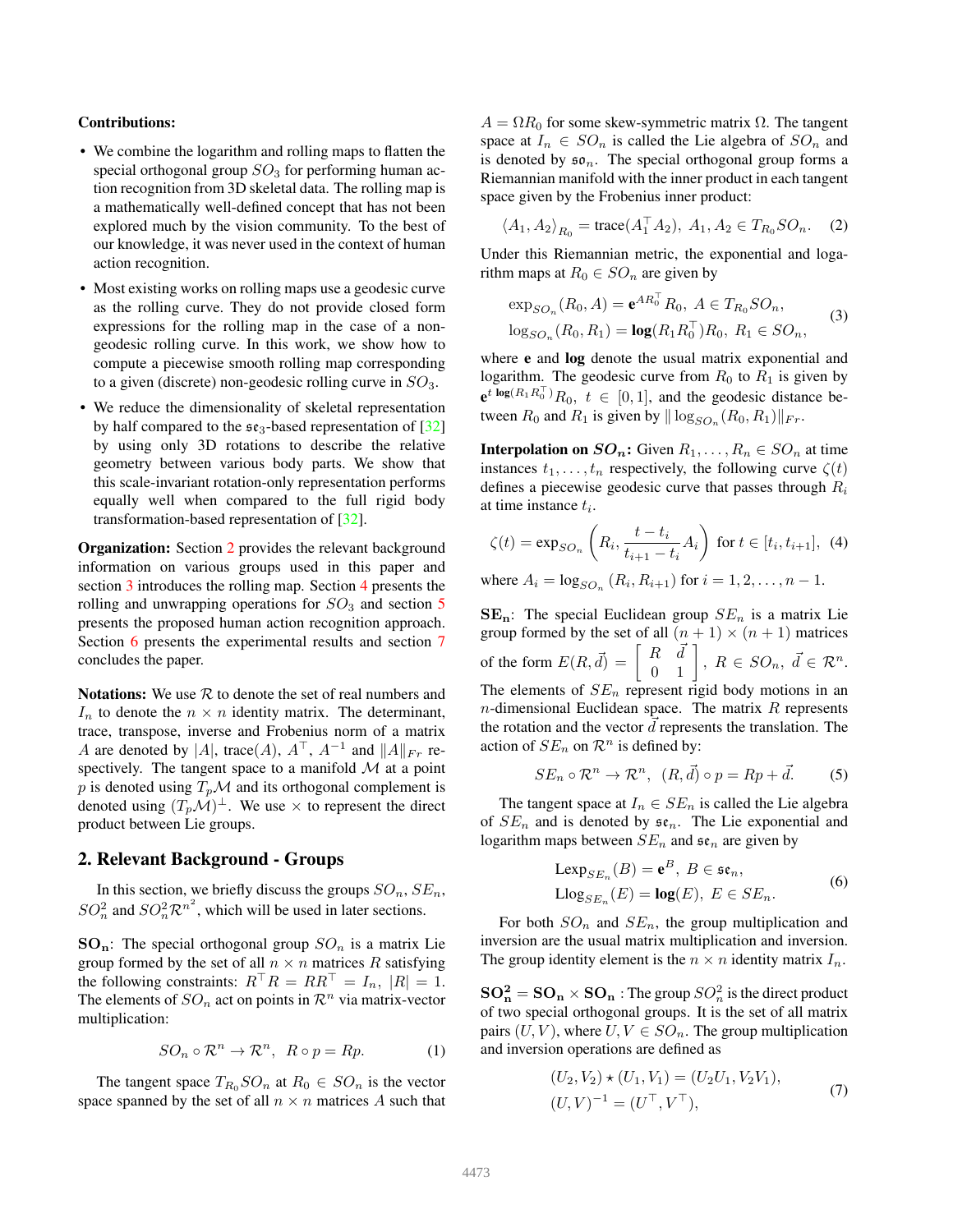<span id="page-3-4"></span>and the group identity element is given by  $(I_n, I_n)$ . The group  $\widetilde{SO_n^2}$  acts on  $\widetilde{\mathcal{R}}^{n \times n}$  via

$$
SO_n^2 \circ \mathcal{R}^{n \times n} \to \mathcal{R}^{n \times n}, (U, V) \circ Z = U Z V^{\top}.
$$
 (8)

 $\mathbf{SO}_{\mathbf{n}}^2 \mathbf{R}^{\mathbf{n}^2}$ : The group  $SO_n^2 R^{n^2}$  is the set of all matrix triplets  $(U, V, X)$ , where  $U, V \in SO_n$  and  $X \in \mathbb{R}^{n \times n}$ . The group multiplication and inversion operations are defined as

$$
(U_2, V_2, X_2) \star (U_1, V_1, X_1) = (U_2 U_1, V_2 V_1, U_2 X_1 V_2^{\top} + X_2),
$$
  

$$
(U, V, X)^{-1} = (U^{\top}, V^{\top}, -U^{\top} X V),
$$
 (9)

and the group identity element is given by  $(I_n, I_n, 0)$ . The group  $SO_n^2 R^{n^2}$  acts on  $\mathcal{R}^{n \times n}$  via

$$
SO_n^2 R^{n^2} \circ \mathcal{R}^{n \times n} \to \mathcal{R}^{n \times n}
$$
  
(U, V, X)  $\circ$  Z = UZV<sup>T</sup> + X. (10)

#### <span id="page-3-0"></span>3. Rolling Motion

For two *m*-dimensional Riemannian manifolds  $M$  and  $\overline{\mathcal{M}}$ , both embedded in the same ambient Euclidean space  $\mathcal{R}^n$  ( $n > m$ ), the rolling motion describes how M rolls over  $\overline{\mathcal{M}}$  as a rigid body without slip and twist. A classical example of such a motion is the rolling of 2-dimensional sphere over the tangent plane at a point.

The curve  $\{\alpha(t) \in \mathcal{M} \subset \mathcal{R}^n : t \in [0, T]\}\$  along which the manifold  $M$  rolls is called the rolling curve and the curve  $\{\bar{\alpha}(t) \in \bar{\mathcal{M}} \subset \mathcal{R}^n : t \in [0,T]\}$ , where the rolling curve touches the manifold  $\overline{\mathcal{M}}$  while rolling, is called the development curve of  $\alpha$  on  $\overline{\mathcal{M}}$ .

**Definition 1:** [\[11,](#page-8-24) [24\]](#page-8-25) A rolling map describing how  $M$ rolls over  $\overline{\mathcal{M}}$ , without slip and twist, along a smooth rolling curve  $\alpha : [0, T] \to M$ , is a smooth map

$$
h: [0, T] \to SE_n, t \to h(t) = (R(t), \vec{d}(t)), \tag{11}
$$

satisfying the following conditions:

• Rolling conditions

$$
\bar{\alpha}(t) := h(t) \circ \alpha(t) \in \bar{\mathcal{M}},
$$
  
\n
$$
T_{h(t)\circ\alpha(t)}(h(t) \circ \mathcal{M}) = T_{\bar{\alpha}(t)}\bar{\mathcal{M}},
$$
\n(12)

• No-slip conditions

$$
(\dot{h}(t) \circ h(t)^{-1}) \circ \bar{\alpha}(t) = 0, \tag{13}
$$

• No-twist conditions

$$
(h(t) \circ h(t)^{-1}) \circ T_{\bar{\alpha}(t)} \bar{\mathcal{M}} \subset (T_{\bar{\alpha}(t)} \bar{\mathcal{M}})^{\perp},
$$
  

$$
(h(t) \circ h(t)^{-1}) \circ (T_{\bar{\alpha}(t)} \bar{\mathcal{M}})^{\perp} \subset T_{\bar{\alpha}(t)} \bar{\mathcal{M}},
$$
 (14)

where for a point  $x \in \mathcal{R}^n$  and a vector  $\eta \in \mathcal{R}^n$  (i.e., there exists a curve  $y : (-\epsilon, \epsilon) \to \mathcal{R}^n$  such that  $\dot{y}(0) = \eta$ , the operations  $\dot{h}(t) \circ x$ ,  $(\dot{h}(t) \circ h(t)^{-1}) \circ x$  and  $(\dot{h}(t) \circ h(t)^{-1}) \circ \eta$ are defined as

$$
\dot{h}(t) \circ x := \frac{d}{ds}(h(s) \circ x)|_{s=t},\tag{15}
$$

$$
(\dot{h}(t) \circ h(t)^{-1}) \circ x := \frac{d}{ds}((h(s) \circ h(t)^{-1}) \circ x)|_{s=t},
$$
  

$$
(\dot{h}(t) \circ h(t)^{-1}) \circ \eta := \frac{d}{ds}((\dot{h}(t) \circ h(t)^{-1}) \circ y(s))|_{s=t}.
$$

Remark: Given any piecewise smooth development or rolling curve, the above definition ensures the existence and uniqueness of the corresponding rolling map [\[11,](#page-8-24) [24\]](#page-8-25).

### <span id="page-3-1"></span>4. Rolling Special Orthogonal Group

In this work, we are interested in rolling  $SO_3$  over the tangent plane  $T_{R_0}SO_3$  at a point  $R_0 \in SO_3$ . Note that both  $SO_3$  and  $T_{R_0}SO_3$  are 3-dimensional manifolds embedded in the 9-dimensional Euclidean space  $\mathcal{R}^{3\times3}$ . Hence, we can describe the rolling of  $SO_3$  using a curve  $h(t) \in SE_9$ . However, in [\[11\]](#page-8-24), it has been shown that for rolling  $SO_3$ over a tangent plane, the rotational and translational components of the original special Euclidean group  $SE_9$  turn out to be  $SO_3^2$  and  $\mathcal{R}^{3\times 3}$  respectively. Therefore, the rolling map can be represented using a curve  $c(t) \in SO_3^2 R^9$ .

### Theorem 1 - Rolling maps for  $SO_3$ :

Let  $\{\Omega(t) \in \mathfrak{so}_3 \mid t \in [0,T]\}$  be any continuous curve. Let  $c(t) = (U(t), V(t), X(t)) \in SO_3^2 \mathcal{R}^9$  be the solution of

<span id="page-3-2"></span>
$$
\dot{X}(t) = \Omega(t)R_0, \quad \dot{U}(t) = -\frac{1}{2}\Omega(t)U(t),
$$
\n
$$
\dot{V}(t) = \frac{1}{2}R_0^{\top}\Omega(t)R_0V(t),
$$
\n(16)

satisfying  $c(0) = (I_3, I_3, 0)$ . Then, the action of  $c(t)$  on  $SO_3 \subset \mathbb{R}^{3 \times 3}$  results in rolling of  $SO_3$  over the tangent plane  $T_{R_0}SO_3$  with the rolling and development curves given by

$$
\alpha(t) = U(t)^\top R_0 V(t) \in SO_3,
$$
  
\n
$$
\bar{\alpha}(t) = c(t) \circ \alpha(t) = R_0 + X(t) \in T_{R_0} SO_3.
$$
\n(17)

**Proof:** Please refer to [\[11\]](#page-8-24) for the proof.

The above theorem says that every continuous curve  $\Omega(t)$  in the Lie algebra of  $SO_3$  defines a rolling map  $c(t)$  through the set of differential equations  $(16)$ .

Rolling along a geodesic: If  $\Omega(t) = \Omega = \log(R_1 R_0^{\top}),$ then the solution to  $(16)$  is given by

<span id="page-3-3"></span>
$$
U(t) = \mathbf{e}^{-\frac{1}{2}t\Omega}, \ V(t) = R_0^\top \mathbf{e}^{\frac{1}{2}t\Omega} R_0, \ X(t) = t\Omega R_0. \tag{18}
$$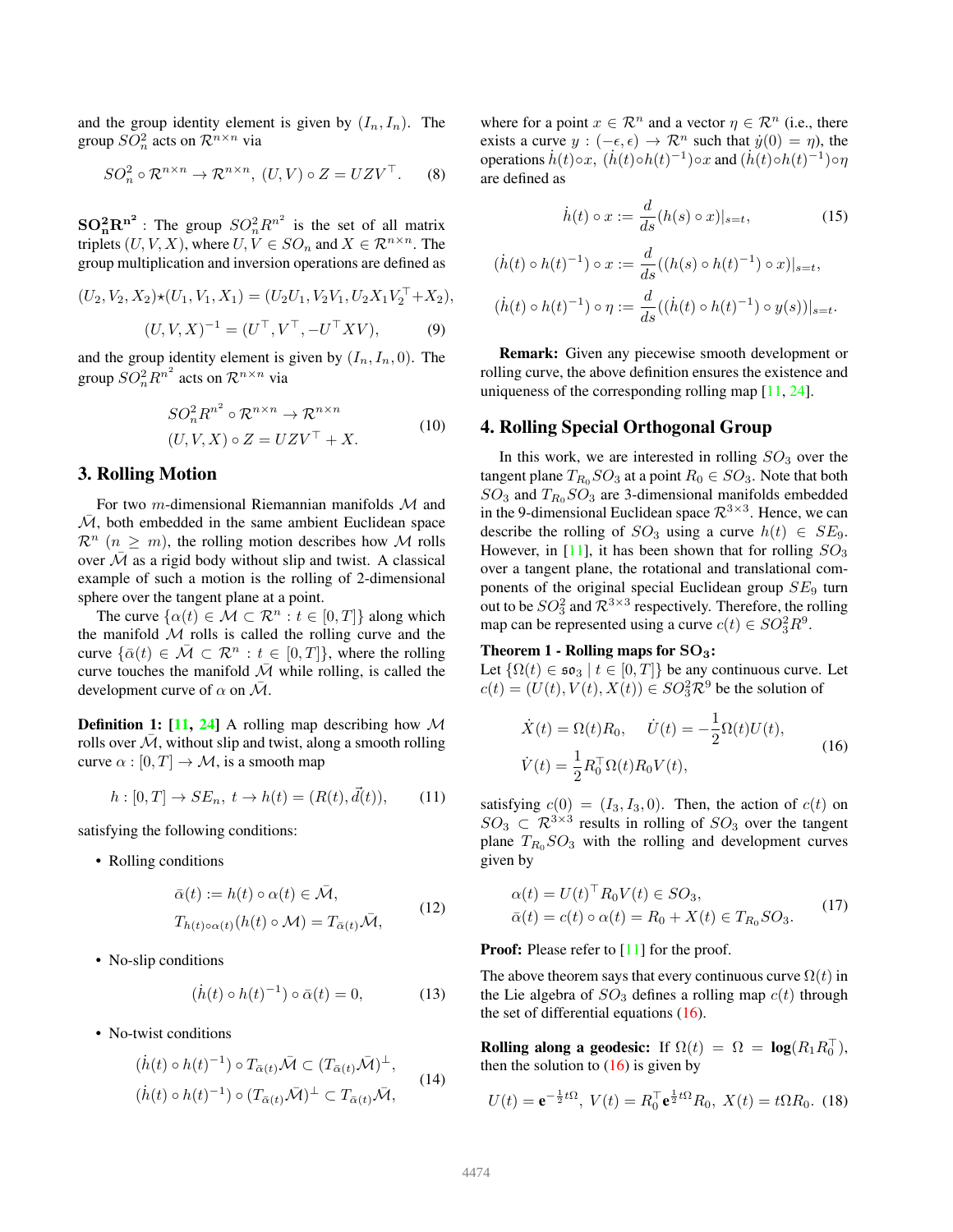<span id="page-4-3"></span><span id="page-4-1"></span>

Figure 3: Unwrapping the blue curve onto a tangent space while rolling along the red curve.

In this case, the rolling curve

$$
\alpha(t) = U(t)^{\top} R_0 V(t) = \mathbf{e}^{t\Omega} R_0 = \mathbf{e}^{t \log(R_1 R_0^{\top})} R_0 \quad (19)
$$

is the geodesic from  $R_0$  to  $R_1$ , and the development curve is given by  $\bar{\alpha}(t) = R_0 + t \Omega R_0$ .

### 4.1. Rolling along a non-geodesic curve

Note that Theorem 1 starts with a curve  $\Omega(t) \in \mathfrak{so}_3$  and explains how to obtain the corresponding rolling map  $c(t)$ and rolling curve  $\alpha(t)$ . It doesn't say anything about how to compute the rolling map  $c(t)$  starting from a rolling curve  $\alpha(t)$ . But, in this work, we are interested in rolling  $SO_3$ along specific  $\alpha(t)$ , which are the nominal action curves obtained using DTW. If the rolling curve  $\alpha(t)$  is a geodesic, then the corresponding rolling map  $c(t)$  can be computed using  $(18)$ . But, the nominal action curves along which we want to roll are usually non-geodesic.

Let  $\{R_0, R_1, \ldots, R_T\}$  be the discrete representation of the curve along which we want to roll  $SO_3$ . In Theorem 2, we show how to obtain a piecewise smooth rolling map  $c(t)$  such that the corresponding rolling curve  $\alpha(t)$  passes through  $R_t$  at time instance t for  $t = 0, 1, \ldots, T$ .

**Theorem 2:** Let  $\{R_0, R_1, \ldots, R_T\}$  be the given (discrete) rolling curve. Let  $\Omega_1, \Omega_2, \ldots, \Omega_T$  be T skew-symmetric matrices defined recursively using

$$
\Omega_n = \log \left( e^{-\frac{\Omega_{n-1}}{2}} \dots e^{-\frac{\Omega_1}{2}} R_n R_o^{\top} e^{-\frac{\Omega_1}{2}} e^{-\frac{\Omega_{n-1}}{2}} \right).
$$
 (20)

Let  $c(t) = (U(t), V(t), X(t))$  be a curve defined as

<span id="page-4-0"></span>
$$
U(t) = \mathbf{e}^{-\frac{(t-n+1)\Omega_n}{2}} \mathbf{e}^{-\frac{\Omega_{n-1}}{2}} \dots \mathbf{e}^{-\frac{\Omega_1}{2}},
$$
  
\n
$$
V(t) = R_0^\top \mathbf{e}^{\frac{(t-n+1)\Omega_n}{2}} \mathbf{e}^{\frac{\Omega_{n-1}}{2}} \dots \mathbf{e}^{\frac{\Omega_1}{2}} R_0,
$$
  
\n
$$
X(t) = \sum_{i=1}^{n-1} \Omega_i R_0 + (t - n + 1)\Omega_n R_0,
$$
  
\n
$$
t \in [n-1, n], \quad n = 1, 2, \dots, T.
$$
\n(21)

Then, the action of  $c(t) \in SO_3^2 \mathcal{R}^9$  on  $SO_3$  results in rolling of  $SO_3$  over the tangent plane  $T_{R_0}SO_3$  with a rolling curve  $\alpha(t)$  that satisfies

$$
\alpha(n) = R_n
$$
, for  $n = 1, 2, ..., T$ . (22)

**Proof:** Let  $\{\Omega(t) \in \mathfrak{so}_3 \mid t \in [0, T]\}$  be a curve defined as

$$
\Omega(t) = 6\Omega_n \left( (t - n + 1) - (t - n + 1)^2 \right),
$$
  
\n
$$
t \in [n - 1, n], \quad n = 1, 2, \dots, T.
$$
\n(23)

For this  $\Omega(t)$ , the solution for differential equations [\(16\)](#page-3-2) is given by [\(21\)](#page-4-0). Hence by Theorem 1, the action of  $c(t)$ on  $SO_3$  results in rolling of  $SO_3$  over the tangent space  $T_{R_0}SO_3$  with the rolling curve given by

$$
\alpha(t) = U(t)^{\top} R_0 V(t)
$$
  
=  $\mathbf{e}^{\frac{\Omega_1}{2}} \dots \mathbf{e}^{\frac{\Omega_{n-1}}{2}} \mathbf{e}^{(t-n+1)\Omega_n} \mathbf{e}^{\frac{\Omega_{n-1}}{2}} \dots \mathbf{e}^{\frac{\Omega_1}{2}} R_0,$   
 $t \in [n-1, n], \ n = 1, 2, \dots, T.$  (24)

which satisfies

$$
\alpha(n) = \mathbf{e}^{\frac{\Omega_1}{2}} \dots \mathbf{e}^{\frac{\Omega_{n-1}}{2}} \mathbf{e}^{\Omega_n} \mathbf{e}^{\frac{\Omega_{n-1}}{2}} \dots \mathbf{e}^{\frac{\Omega_1}{2}} R_0 = R_n, \tag{25}
$$
  
for  $n = 0, 1, \dots, T$ .

#### 4.2. Unwrapping while rolling

Rolling maps can be used to flatten  $SO<sub>3</sub>$  by unwrapping the action curves (while rolling) onto the tangent space at a point using the logarithm map. Figure [3](#page-4-1) illustrates this pictorially. In this figure, the blue curve is unwrapped onto a tangent space while rolling along the red curve.

Let  $c(t) = (U(t), V(t), X(t)) \in SO_3^2 \mathcal{R}^9$  be the rolling map corresponding to the rolling curve  $\alpha(t) \in SO_3$ . Let  $\bar{\alpha}(t) \in T_{\alpha(0)}SO_3$  be the development curve of  $\alpha(t)$ . Then, unwrapping (using the logarithm map) of a curve  $\beta(t) \in$  $SO_3$  while rolling along  $\alpha(t)$  gives the following curve  $\overline{\beta}(t) \in T_{\alpha(0)}SO_3$  [\[26\]](#page-8-28):

<span id="page-4-2"></span>
$$
\bar{\beta}(t) = \log_{SO_3} (\alpha(0), c(t)\sigma(t) - \bar{\alpha}(t) + \alpha(0)) + \bar{\alpha}(t)
$$
  
=  $\log_{SO_3} (\alpha(0), U(t)\beta(t)V(t)^{\top}) + \alpha(0) + X(t).$  (26)

#### 4.3. Advantage of unwrapping while rolling

The main motivation for using rolling maps in this work is that flattening the  $SO_3$  by unwrapping (via the logarithm map) the action curves while rolling is better than flattening it by using the logarithm map at a single point.

**Theorem 3:** Let  $\{\alpha(t), \beta(t) \in SO_3 : t \in [0, T]\}$  be two curves. Let  $\bar{\alpha}(t), \bar{\beta}(t) \in T_{\alpha(0)}SO_3$  respectively be the curves obtained by unwrapping (via the logarithm map)  $\alpha(t)$  and  $\beta(t)$  while rolling the  $SO_3$  over the tangent space at  $\alpha(0)$  along the curve  $\alpha(t)$ . Then, we have

$$
d_{T_{\alpha(0)}SO_3}\left(\bar{\beta}(t),\bar{\alpha}(t)\right) = d_{SO_3}(\beta(t),\alpha(t)) \ \ \forall t,\tag{27}
$$

where  $d_{SO_3}$  represents the geodesic distance on  $SO_3$  and  $d_{T_{\alpha(0)}SO_3}$  represents the standard Euclidean distance in the tangent space  $T_{\alpha(0)}SO_3$ .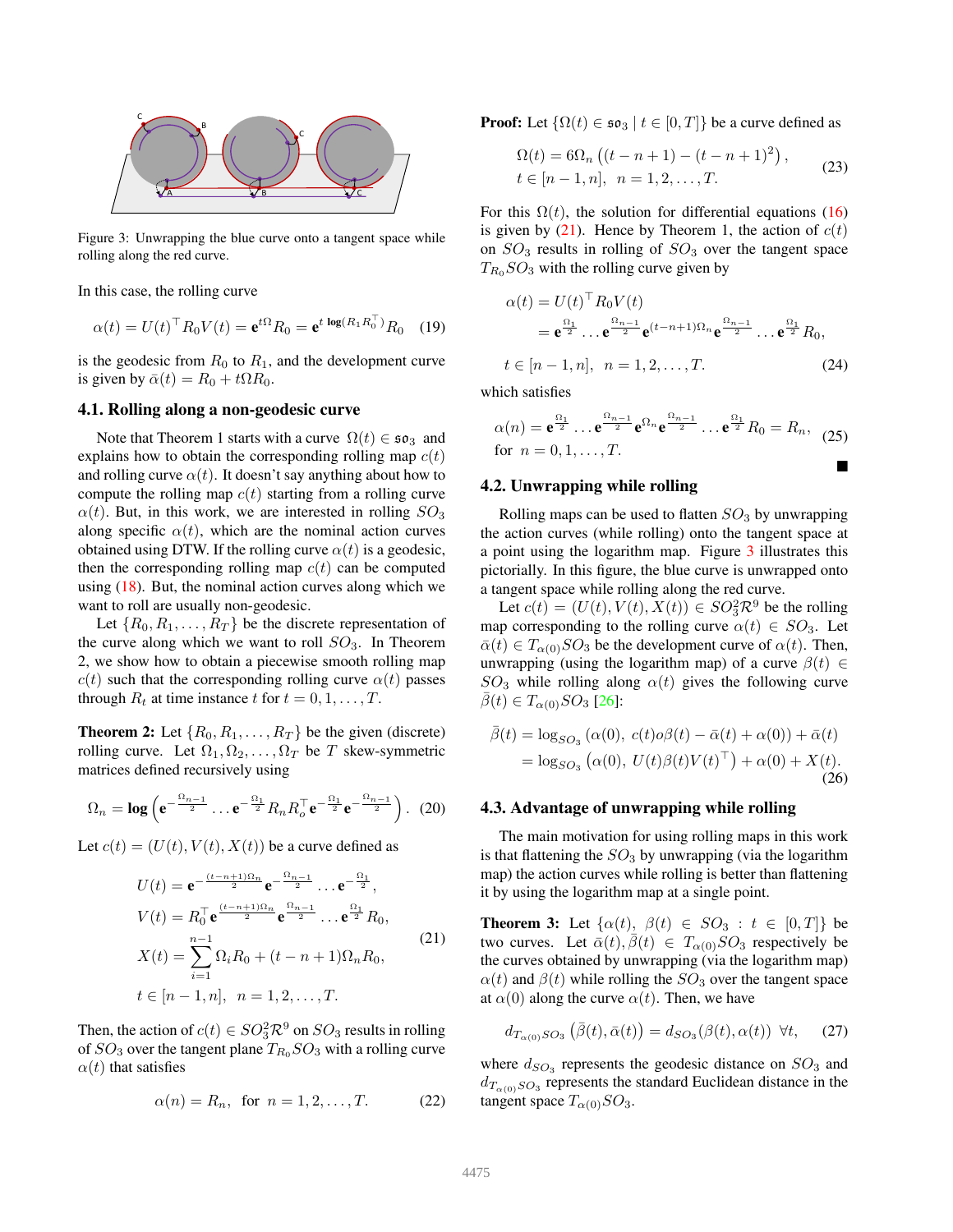<span id="page-5-2"></span>**Proof:** Let  $c(t) = (U(t), V(t), X(t)) \in SO_3^2 \mathbb{R}^9$  be the rolling map corresponding to the rolling curve  $\alpha(t)$ . Then, by  $(26)$  we have

$$
\bar{\beta}(t) = \log_{SO_3} (\alpha(0), U(t)\beta(t)V(t)^{\top}) + \alpha(0) + X(t).
$$
\n(28)

Since  $\alpha(t)$  is the rolling curve,  $\bar{\alpha}(t) = \alpha(0) + X(t)$  from Theorem 1. Hence, we have

$$
d_{T_{\alpha(0)}SO_3}(\bar{\beta}(t), \bar{\alpha}(t))
$$
  
=  $\|\bar{\beta}(t) - \bar{\alpha}(t)\|_{Fr}$   
=  $\|\log_{SO_3}(\alpha(0), U(t)\beta(t)V(t)^{\top})\|_{Fr}$   
=  $d_{SO_3}(\alpha(0), U(t)\beta(t)V(t)^{\top})$   
=  $d_{SO_3}(U(t)^{\top}\alpha(0)V(t), \beta(t))$   
=  $d_{SO_3}(\alpha(t), \beta(t)).$  (29)

Here, the second last equality follows from the fact that  $d_{SO_3}$  is bi-invariant [\[13\]](#page-8-30).

As mentioned earlier, in this work, we first compute a nominal curve for each action category, and warp all the action curves to these nominal curves. Then, we roll the Lie group along the nominal curves and unwrap all the action curves onto the Lie algebra while rolling. As stated in Theorem 3, the main advantage of flattening the action curves by unwrapping while rolling is that the distances between the action curves and the nominal curves are preserved. This is not the case with flattening using the logarithm map at a single point.

Alternative interpretation: The idea of *unwrapping while rolling along the nominal curve* can also be interpreted as the extension of the idea of *tangent plane mapping at Karcher mean* from points to curves. When dealing with points, Karcher mean is commonly used as the anchor point for tangent plane projection. Since we are dealing with curves rather than points in this work, the Karcher mean is replaced by the mean curve. In the case of points, the logarithm map at Karcher mean is used to map the points to a common tangent space. Since we are dealing with curves (a curve can go through various points that are quite far apart), using the logarithm map at a single point to flatten entire curves is not a good idea because, as we move away from the anchor point (which will happen in the case of curves), the distortion due to the logarithm map increases. Instead, it is better to use logarithm maps at multiple points spread over the nominal curve. This is exactly what we are doing while rolling and unwrapping.

### <span id="page-5-0"></span>5. Proposed Action Recognition Approach

Our 3D skeleton-based human action recognition system consists of the following steps: (1) Skeletal representation, (2) Nominal curve computation using DTW, (3) Rolling and unwrapping, (4) Linear SVM classification.

Table 1: Algorithm for computing a nominal curve

<span id="page-5-1"></span>

| <b>Input:</b> Curves $\gamma_1(t), \ldots, \gamma_N(t)$ at $t = 0, 1, \ldots, T$ .<br>Maximum number of iterations $max$ and threshold $\delta$ . |  |  |  |
|---------------------------------------------------------------------------------------------------------------------------------------------------|--|--|--|
| <b>Output:</b> Nominal curve $\gamma(t)$ at $t = 0, 1, , T$ .                                                                                     |  |  |  |
| <b>Initialization:</b> $\gamma(t) = \gamma_1(t)$ , iter = 0.<br>while iter $\langle$ max                                                          |  |  |  |
| Warp each curve $\gamma_i(t)$ to the nominal curve $\gamma(t)$ using<br>DTW to get a warped curve $\gamma_i^w(t)$ .                               |  |  |  |
| Compute a new nominal $\gamma_{new}(t)$ using<br>$\gamma_{new}(t) =$ Karcher mean $(\{\gamma_i^w(t)\}_{i=1}^N)$ .                                 |  |  |  |
| if $\sum_{t=0}^{T} dist(\gamma_{new}(t), \gamma(t)) \leq \delta$<br>break                                                                         |  |  |  |
| end                                                                                                                                               |  |  |  |
| $\gamma(t) = \gamma_{new}(t)$ ; iter = iter + 1;                                                                                                  |  |  |  |
| end                                                                                                                                               |  |  |  |

Skeletal representation: In this work, we represent a 3D human skeleton using the relative 3D rotations between all pairs of body parts. Since 3D rotations are members of the Lie group  $SO_3$ , our skeletal representation becomes a point in the Lie group  $SO_3 \times \ldots \times SO_3$ . As mentioned earlier, using only the relative 3D rotations makes the skeletal representation scale-invariant and reduces the feature dimensionality by half compared to [\[32\]](#page-8-20).

Nominal curves: Using the above skeletal representation, we represent human actions as curves in the Lie group  $SO_3 \times \ldots \times SO_3$ . During training, for each action category, we compute a nominal curve using the algorithm summarized in Table [1,](#page-5-1) and warp all the curves to this nominal using DTW. This step helps in handling rate variations. For DTW computations, we use the squared Euclidean distance in the Lie algebra. We also performed DTW using the geodesic distance in  $SO_3$ , but did not get any improvement in the final classification results. Hence, for faster computations, we use the Lie algebra distance in this paper. Note that in order to compute nominal curves, all the action curves must have same number of samples. For this, we use the interpolation algorithm presented in section [2](#page-2-0) and re-sample the curves in  $SO_3 \times \ldots \times SO_3$ . Interpolation on  $SO_3 \times \ldots \times SO_3$  is performed by simultaneously interpolating on individual  $SO_3$ .

We note that the recently proposed transported squareroot vector field [\[29\]](#page-8-21) representation of curves, which is an extension of the earlier square-root velocity representation [\[28\]](#page-8-31) to Riemannian manifolds, provides a distance metric that is invariant to temporal warping (i,.e., the distance between two curve does not change if both curves undergo the same temporal warping). Using this distance metric for DTW and nominal curve computations could further improve our performance.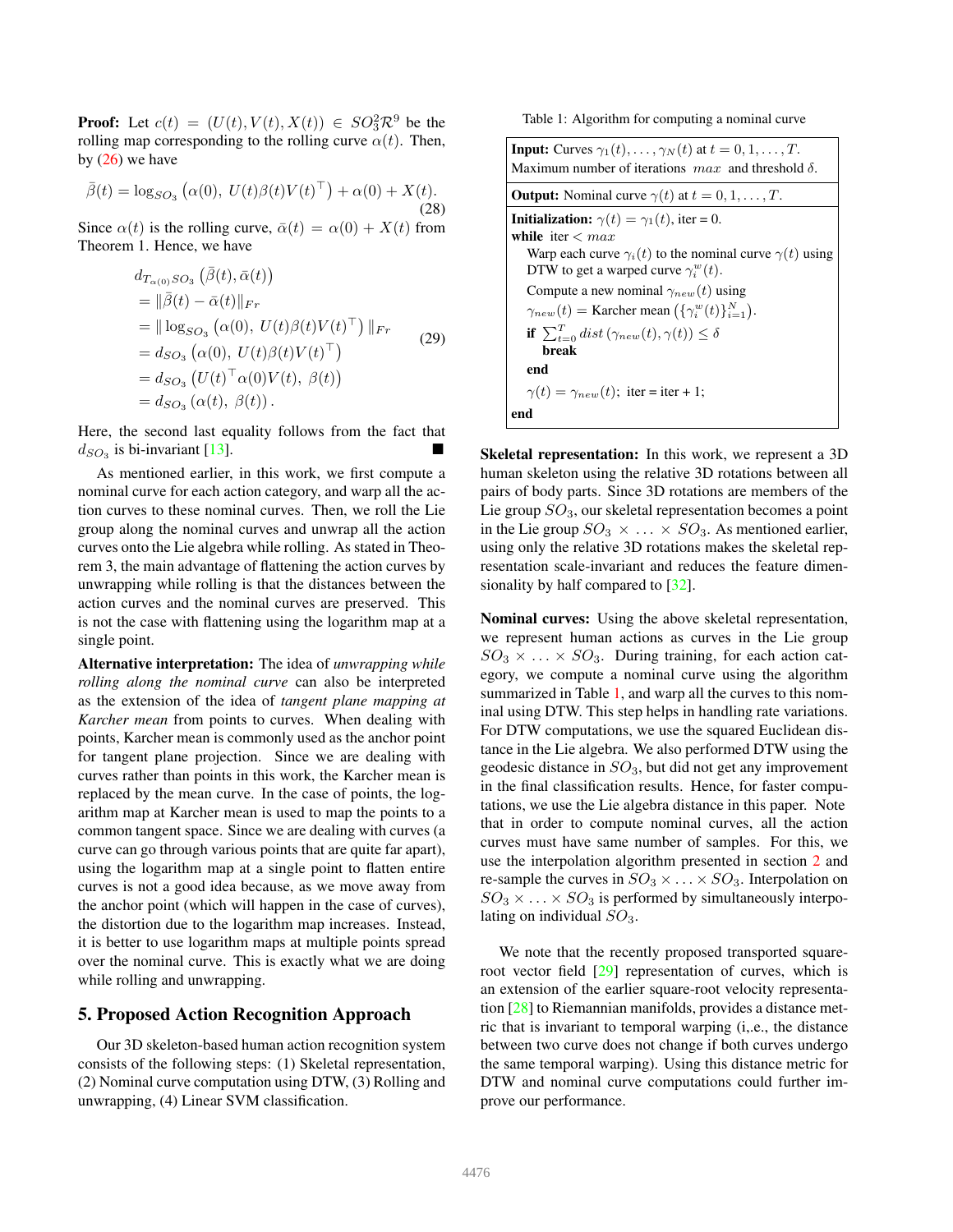<span id="page-6-2"></span><span id="page-6-1"></span>

Figure 4: Proposed approach: The top row corresponds to the training phase and the bottom row corresponds to the test phase.

Rolling and unwrapping: In this step, we roll the Lie group  $SO_3 \times \ldots \times SO_3$  over its lie algebra  $\mathfrak{so}_3 \times \ldots \times \mathfrak{so}_3$ (by rolling each  $SO_3$  individually over its Lie algebra) along each nominal action curve, and unwrap all the action curves onto the Lie algebra. The rolling map for a given (discrete) rolling curve can be obtained using Theorem 2 and the unwrapping operation can be performed using [\(26\)](#page-4-2). Since a nominal action curve may not start from the identity element (remember that Lie algebra is the tangent space at the identity element), we first roll the Lie group from the identity element to the starting point of the nominal curve and then roll along the nominal curve.

SVM classification: In this step, we first convert each unwrapped action curve into a feature vector by concatenating all the temporal samples, and then classify these feature vectors using a one-vs-all linear SVM classifier.

Figure [4](#page-6-1) gives an overview of the proposed approach. The top row shows all the steps involved in training and the bottom row shows all the steps involved in testing.

### <span id="page-6-0"></span>6. Experiments

We evaluate the proposed human action recognition approach using three action datasets captured with Kinect sen-sor: Florence3D-Action [\[22\]](#page-8-32), MSRAction Pairs [\[19\]](#page-8-33) and G3D-Gaming [\[2\]](#page-8-34). The code used for our experiments can be downloaded from [http://ravitejav.weebly.](http://ravitejav.weebly.com/rolling.html) [com/rolling.html](http://ravitejav.weebly.com/rolling.html)

Florence3D-Action [\[22\]](#page-8-32) dataset consists of nine different daily actions like *drink water*, *answer phone*, *read watch*, *tight lace*, etc. performed by 10 different subjects. Each subject performed every action two or three times resulting in a total of 215 action sequences. The 3D locations of 15 joints are provided with the dataset.

MSRAction Pairs [\[19\]](#page-8-33) dataset consists of six action pairs (12 actions in total) like *pick up a box/put down a box*, *wear* *a hat/take off a hat*, etc. performed by 10 different subjects. Each subject performed every action two or three times resulting in a total of 353 action sequences. This dataset was collected to analyze how the temporal order affects action recognition. The 3D locations of 20 joints are provided with the dataset.

G3D-Gaming [\[2\]](#page-8-34) dataset consists of 20 different gaming actions like *golf swing*, *tennis serve*, *bowling*, *aim and fire gun*, etc. performed by 10 different subjects. Each subject performed every action three or more times resulting in a total of 663 action sequences. The 3D locations of 20 joints are provided with the dataset.

Evaluation setting: We followed cross-subject test setting, in which half of the subjects were used for training and the other half were used for testing. All the results reported in this paper were averaged over ten different random combinations of training and test subjects.

Parameters: As explained in section [5,](#page-5-0) for each dataset, all the action curves were re-sampled to have same length. The reference length was chosen to be the maximum number of samples in any curve in the dataset before re-sampling. The value of SVM parameter  $C$  was chosen based on crossvalidation.

### 6.1. Unwrapping while rolling Vs logarithm map

In this work, we are using rolling and unwrapping for flattening the Lie group  $SO_3 \times \ldots \times SO_3$ . An alternative way to flatten this Lie group is to map the action curves to its Lie algebra using the logarithm map. Table [2](#page-7-2) compares the action recognition performance of both these approaches when a linear SVM classifier is used with the concatenated feature representation.

Note that the concatenated representation is nothing but the vectorized version of unwrapped curves (without any additional processing steps). Hence, the results obtained us-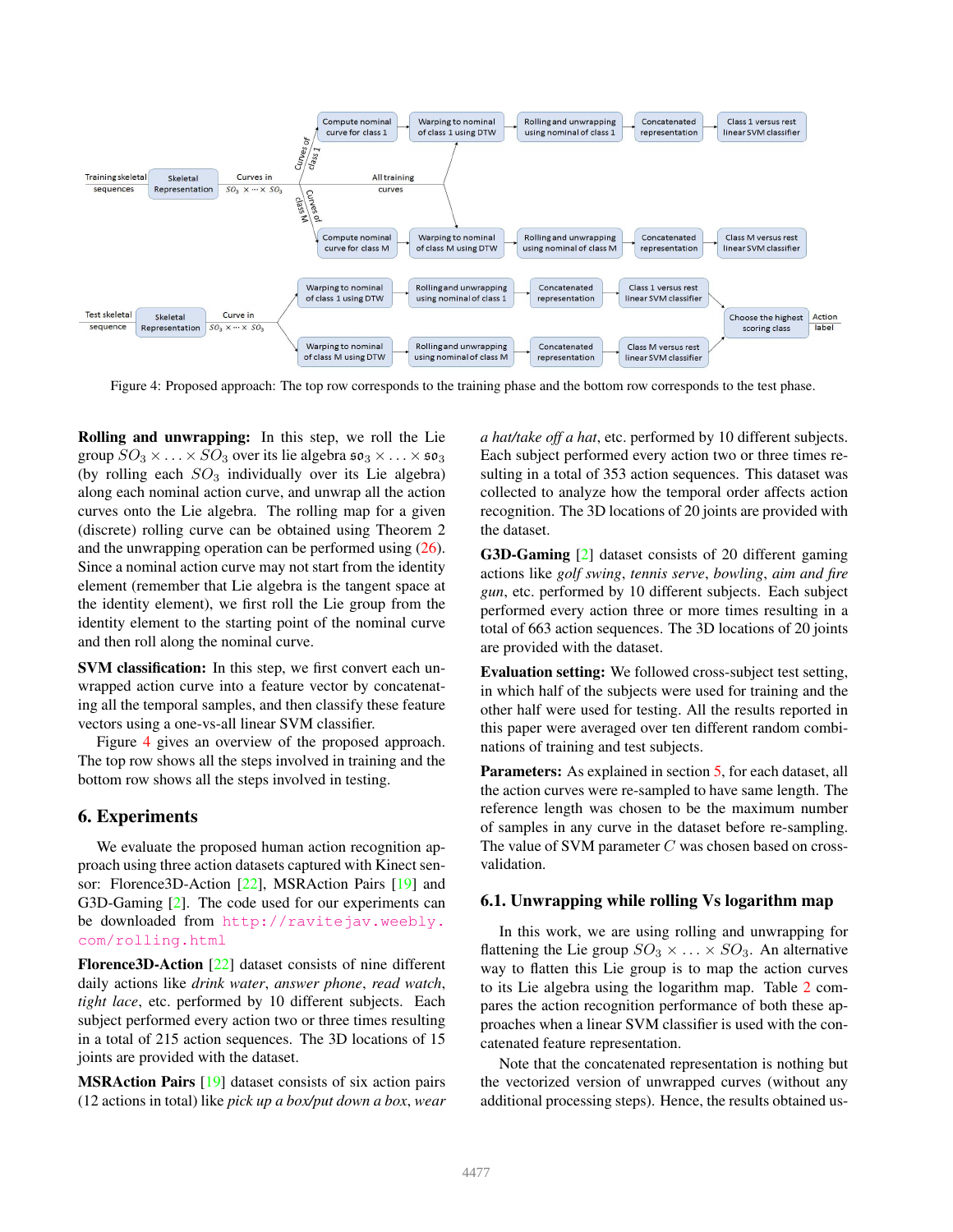| Approach       | Florence 3D $\lceil 22 \rceil$   MSRPairs $\lceil 19 \rceil$   G3D $\lceil 2 \rceil$ |       |       |
|----------------|--------------------------------------------------------------------------------------|-------|-------|
| Logarithm      | 86.83                                                                                | 92.96 | 87.82 |
| map at a point |                                                                                      |       |       |
| Unwrapping     | 89.82                                                                                | 94.09 | 87.95 |
| while rolling  |                                                                                      |       |       |

<span id="page-7-4"></span><span id="page-7-2"></span>Table 2: Comparison (in terms of classification accuracy) between using the logarithm map at a point and unwrapping while rolling.

ing this representation directly compare the effects of using the logarithm map at a point and unwrapping while rolling. As we can see from Table [2,](#page-7-2) unwrapping while rolling outperforms the logarithm map by 3% on Florence3D dataset and by 1.1% on MSRPairs dataset. On G3D dataset, both rolling and logarithm map perform equally well. These results suggest that it is better to flatten  $SO<sub>3</sub>$  by unwrapping while rolling instead of using the logarithm map at a point.

#### 6.2. Comparison with state-of-the-art

Note that while we use a simple classification scheme in which the Lie algebra curves are first vectorized by concatenating the temporal samples and then classified using a linear SVM classifier, existing state-of-the-art approaches like [\[1,](#page-7-0) [32\]](#page-8-20) use additional processing steps like Fourier temporal pyramid representation (FTP) [\[32\]](#page-8-20) (originally proposed by [\[33\]](#page-8-7)), principal geodesic analysis [\[1\]](#page-7-0), etc. While our simple approach does produce impressive results, it may not be sufficient to achieve state-of-the-art results. Hence, to compare with the state-of-the-art approaches, we incorporate the FTP representation proposed by [\[33\]](#page-8-7) into our classification scheme. Instead of using the simple concatenated representation, we represent each unwrapped Lie algebra curve using the FTP representation, and then classify them using a linear SVM classifier.

Table [3](#page-7-3) compares the results of the proposed approach with state-of-the-art (skeleton-based) results reported on Florence3D, MSRPairs and G3D datasets. As we can see, the proposed approach performs better or equally well when compared to the recent state-of-the-art skeleton-based approaches. Note that since the focus of this work is on skeleton-based action recognition, we use only skeletonbased approaches for comparison. Though combining skeletal features with depth-based features may improve the accuracy, feature fusion is beyond the scope of this work.

# <span id="page-7-1"></span>7. Conclusion and Future Work

In this work, we used rolling maps for flattening  $SO_3$ to perform human action recognition from 3D skeletal data. We represented each human skeleton as a point in the Lie group  $SO_3 \times \ldots \times SO_3$  using the relative 3D rotations between all pairs of body parts. Using this skeletal representation, we represented human actions as curves in  $SO_3 \times \ldots \times SO_3$ . For each action category, we computed a

Table 3: Comparison with state-of-the-art.

<span id="page-7-3"></span>

| <b>Florence3D</b> dataset              |       |  |  |  |
|----------------------------------------|-------|--|--|--|
| Multi-Part Bag-of-Poses [22]           | 82.00 |  |  |  |
| Motion trajectories [6]                |       |  |  |  |
| Elastic Functional Coding [1]          |       |  |  |  |
| Relative 3D geometry [32]              | 90.71 |  |  |  |
| Proposed (concatenated representation) | 89.82 |  |  |  |
| Proposed (FTP representation)          | 91.40 |  |  |  |
| <b>MSRPairs dataset</b>                |       |  |  |  |
| Relative 3D geometry [32]              | 93.65 |  |  |  |
| Proposed (concatenated representation) | 94.09 |  |  |  |
| Proposed (FTP representation)          | 94.67 |  |  |  |
| <b>G3D</b> dataset                     |       |  |  |  |
| $RBM + HMM [16]$                       | 86.40 |  |  |  |
| Relative 3D geometry [32]              | 91.09 |  |  |  |
| Proposed (concatenated representation) | 87.95 |  |  |  |
| Proposed (FTP representation)          | 90.94 |  |  |  |

nominal curve and warped all the action curves to this nominal using DTW. Then, we rolled  $SO_3 \times \ldots \times SO_3$  over its Lie algebra along the nominal curves and unwrapped all the action curves onto the Lie algebra. Finally, we represented the unwrapped curves using either the concatenated representation or the FTP representation and classified them using a one-vs-all linear SVM classifier. By evaluating on three action datasets, we showed that flattening  $SO_3$  by unwrapping while rolling performs better than flattening  $SO_3$ by using logarithm map a single point. The proposed approach also outperforms various state-of-the-art skeletonbased action recognition approaches.

Note that in order to roll along the nominal curves, we should be able to compute the rolling map corresponding to a given non-geodesic rolling curve. In this work, we showed how to compute a piecewise smooth rolling map such that the rolling curve passes through a given set of points in  $SO_3$ at given instances of time.

The rolling map is a general concept that can be used with any Riemannian manifold. Hence, as part of future work, we plan to use rolling maps for classification of time series data on other manifolds like Grassmann manifold and the manifold of symmetric positive definite matrices.

Acknowledgements: This research was supported by a MURI from the US Office of Naval Research under the grant 1141221258513.

#### References

<span id="page-7-0"></span>[1] R. Anirudh, P. Turaga, J. Su, and A. Srivastava. Elastic Functional Coding of Human Actions: From Vector-Fields to Latent Variables. In *CVPR*, 2015. [1,](#page-0-0) [8](#page-7-4)